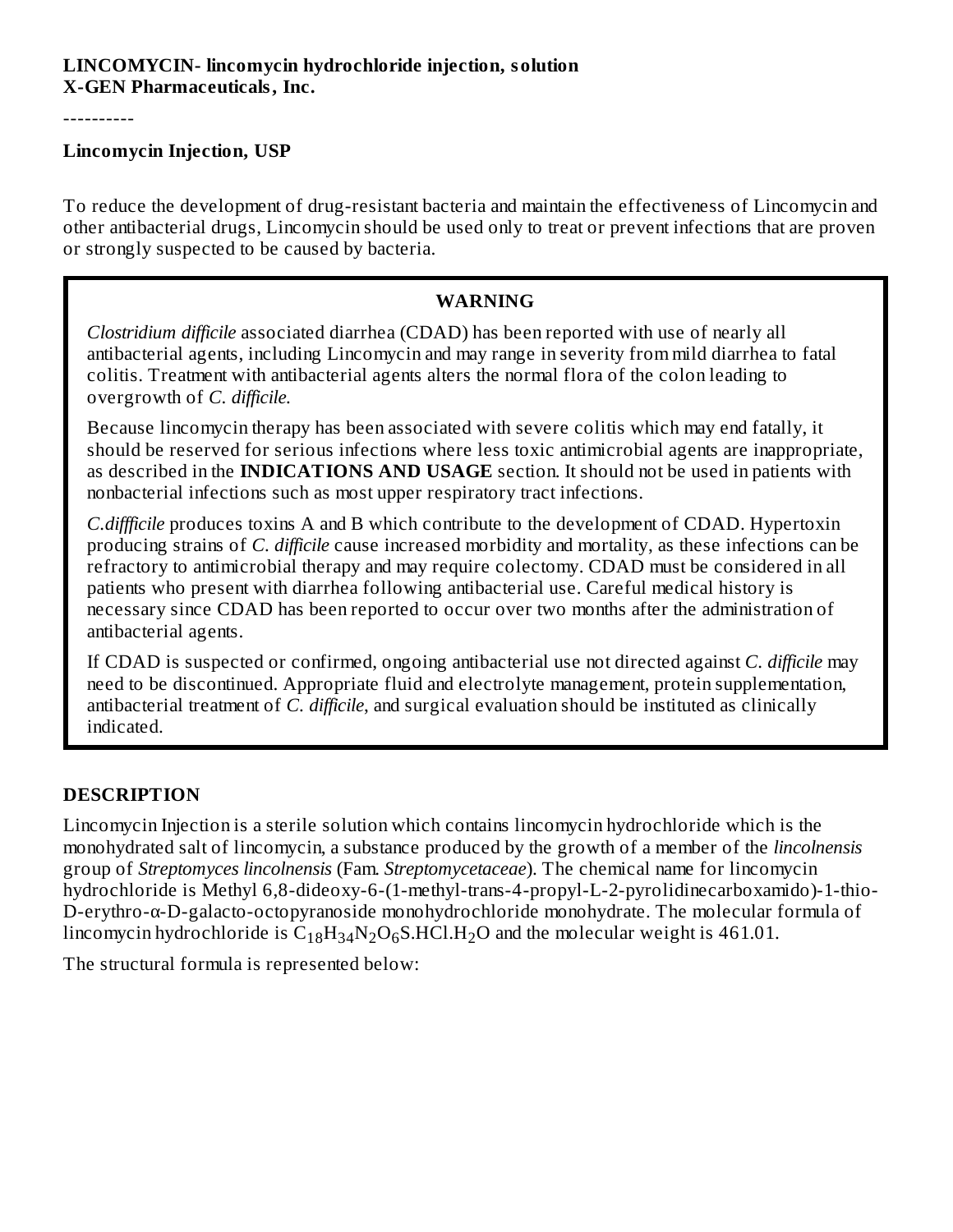

**Chemical Structure**

Lincomycin hydrochloride is a white or practically white, crystalline powder and is odorless or has a faint odor. Its solutions are acid and are dextrorotatory. Lincomycin hydrochloride is freely soluble in water; soluble in dimethylformamide and very slightly soluble in acetone.

Each mL contains Lincomycin hydrochloride equivalent to 300 mg lincomycin. Also contains 9.45 mg benzyl alcohol added as a preservative.

# **CLINICAL PHARMACOLOGY**

Intramuscular administration of a single dose of 600 mg of lincomycin produces average peak serum concentrations of 11.6 µg/mL at 60 minutes and maintains therapeutic concentrations for 17 to 20 hours for most susceptible gram-positive organisms. Urinary excretion after this dose ranges from 1.8 to 24.8 percent (mean: 17.3 percent).

A two hour intravenous infusion of 600 mg of lincomycin achieves average peak serum concentrations of 15.9 µg/mL and yields therapeutic concentrations for 14 hours for most susceptible gram-positive organisms. Urinary excretion ranges from 4.9 to 30.3 percent (mean: 13.8 percent).

The biological half-life after intramuscular or intravenous administration is  $5.4 \pm 1.0$  hours. The serum half-life of lincomycin may be prolonged in patients with severe impairment of renal function compared to patients with normal renal function. In patients with abnormal hepatic function, serum half-life may be twofold longer than in patients with normal hepatic function. Hemodialysis and peritoneal dialysis are not effective in removing lincomycin from the serum.

Tissue level concentrations indicate that bile is an important route of excretion. Significant concentrations have been demonstrated in the majority of body tissues. Although lincomycin appears to diffuse into cerebrospinal fluid (CSF), concentrations of lincomycin in the CSF appear inadequate for the treatment of meningitis.

## **Microbiology**

Mechanism of Action

Lincomycin inhibits bacterial protein synthesis by binding to the 23S RNA of the 50S subunit of the bacterial ribosome. Lincomycin is predominantly bacteriostatic in vitro.

## Resistance

Cross resistance has been demonstrated between clindamycin and lincomycin. Resistance is most often due to methylation of specific nucleotides in the 23S RNA of the 50S ribosomal subunit, which can determine cross resistance to macrolides and streptogramins B (MLS phenotype). Macrolide-resistant isolates of these organisms should be tested for inducible resistance to lincomycin/clindamycin using the D-zone test or other appropriate method.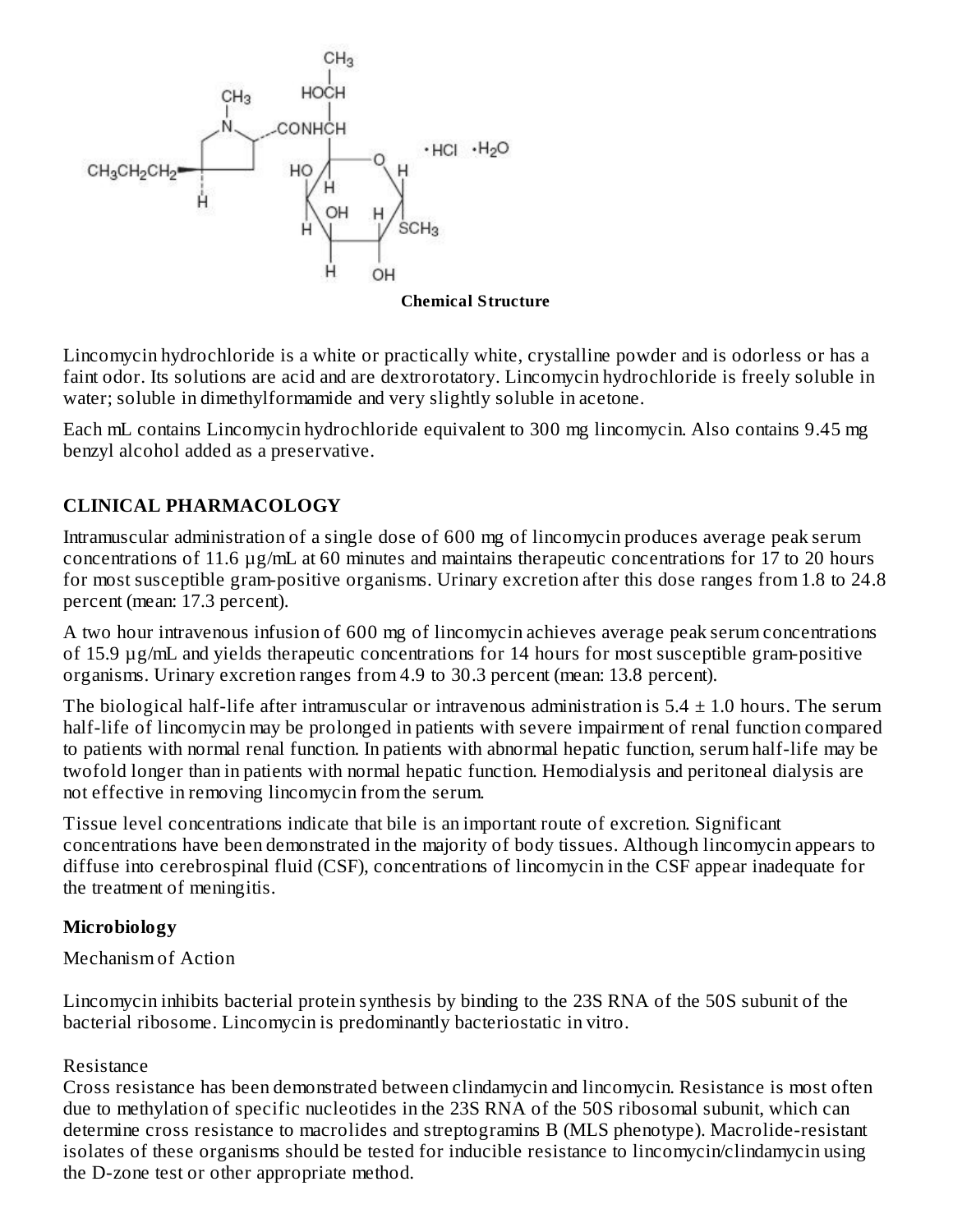Antimicrobial Activity

Lincomycin has been shown to be active against most strains of the following organisms **both** *in vitro* **and in clinical infections:** (see **INDICATIONS AND USAGE**).

*Staphylococcus aureus Streptococcus pneumoniae*

The following *in vitro* data are available; but their clinical significance is unknown.

Lincomycin has been shown to be active *in vitro* against the following microorganisms; however, the safety and efficacy of Lincomycin in treating clinical infections due to these organisms have not been established in adequate and well controlled trials.

Gram-positive bacteria:: *Corynebacterium diphtheriae Streptococcus pyogenes* Viridans group streptococci

Anaerobic bacteria: *Clostridium tetani Clostridium perfringens*

Susceptibility Testing

For specific information regarding susceptibility test interpretive criteria and associated test methods and quality control standards recognized by FDA for this drug, please see: https://www.fda.gov/STIC.

## **INDICATIONS AND USAGE**

Lincomycin Injection, USP is indicated in the treatment of serious infections due to susceptible strains of streptococci, pneumococci, and staphylococci. Its use should be reserved for penicillin-allergic patients or other patients for whom, in the judgment of the physician, a penicillin is inappropriate. Because of the risk of CDAD, as described in the **BOXED WARNING** before selecting lincomycin the physician should consider the nature of the infection and the suitability of other alternatives.

Indicated surgical procedures should be performed in conjunction with antibacterial therapy.

The drug may be administered concomitantly with other antimicrobial agents when indicated.

Lincomycin is not indicated in the treatment of minor bacterial infections or viral infections.

To reduce the development of drug-resistant bacteria and maintain the effectiveness of Lincomycin and other antibacterial drugs, Lincomycin should be used only to treat or prevent infections that are proven or strongly suspected to be caused by susceptible bacteria. When culture and susceptibility information are available, they should be considered in selecting or modifying antibacterial therapy. In the absence of such data, local epidemiology and susceptibility patterns may contribute to the empiric selection of therapy.

# **CONTRAINDICATIONS**

This drug is contraindicated in patients previously found to be hypersensitive to lincomycin or clindamycin.

## **WARNINGS**

See BOXED WARNING.

## *Clostridium difficile* **associated diarrhea**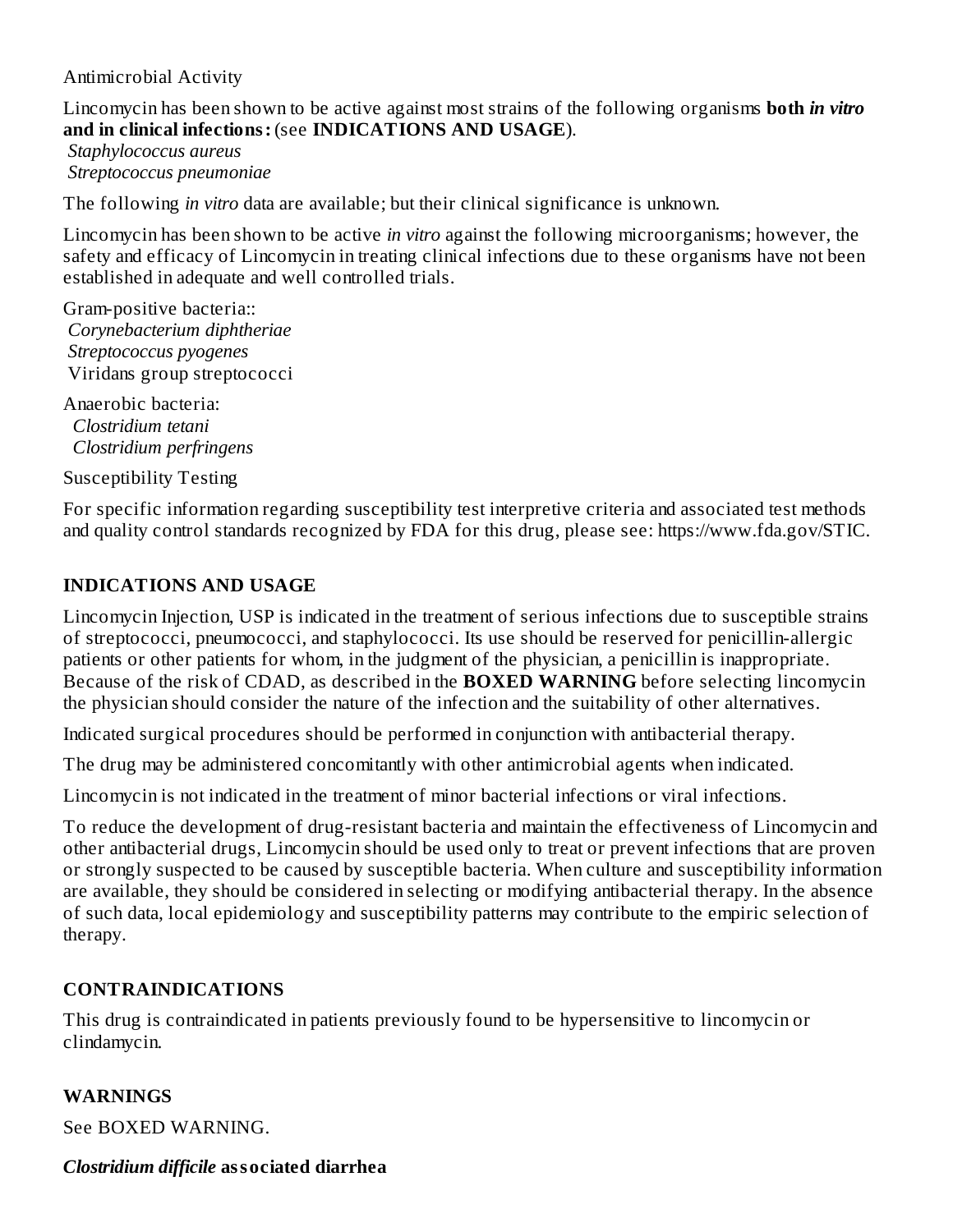*Clostridium difficile* associated diarrhea (CDAD) has been reported with use of nearly all antibacterial agents, including Lincomycin, and may range in severity from mild diarrhea to fatal colitis. Treatment with antibacterial agents alters the normal flora of the colon leading to overgrowth of *C. difficile*.

*C. difficile* produces toxins A and B which contribute to the development of CDAD. Hypertoxin producing strains of *C. difficile* cause increased morbidity and mortality, as these infections can be refractory to antimicrobial therapy and may require colectomy. CDAD must be considered in all patients who present with diarrhea following antibacterial use. Careful medical history is necessary since CDAD has been reported to occur over two months after the administration of antibacterial agents.

If CDAD is suspected or confirmed, ongoing antibacterial use not directed against *C. difficile* may need to be discontinued. Appropriate fluid and electrolyte management, protein supplementation, antibacterial treatment of *C. difficile*, and surgical evaluation should be instituted as clinically indicated.

# **Hypers ensitivity**

Severe hypersensitivity reactions, including anaphylactic reactions and severe cutaneous adverse reactions (SCAR) such as StevensJohnson syndrome (SJS), toxic epidermal necrolysis (TEN), acute generalized exanthematous pustulosis (AGEP), and erythema multiforme (EM) have been reported in patients receiving Lincomycin Injection, USP therapy. If an anaphylactic reaction or severe skin reaction occurs, Lincomycin Injection, USP should be discontinued and appropriate therapy should be initiated. (See **ADVERSE REACTIONS**)

# **Benzyl Alcohol Toxicity in Pediatric Patients (Gasping Syndrome)**

This product contains benzyl alcohol as a preservative.

The preservative benzyl alcohol has been associated with serious adverse events, including the "gasping syndrome", and death in pediatric patients. Although normal therapeutic doses of this product ordinarily deliver amounts of benzyl alcohol that are substantially lower than those reported in association with the "gasping syndrome", the minimum amount of benzyl alcohol at which toxicity may occur is not known. The risk of benzyl alcohol toxicity depends on the quantity administered and the liver and kidney's capacity to detoxify the chemical. Premature and low-birth weight infants may be more likely to develop toxicity.

Use in Meningitis — Although lincomycin appears to diffuse into cerebrospinal fluid, levels of lincomycin in the CSF may be inadequate for the treatment of meningitis.

# **PRECAUTIONS**

# **General**

Review of experience to date suggests that a subgroup of older patients with associated severe illness may tolerate diarrhea less well. When Lincomycin is indicated in these patients, they should be carefully monitored for change in bowel frequency.

Lincomycin should be prescribed with caution in individuals with a history of gastrointestinal disease, particularly colitis.

Lincomycin should be used with caution in patients with a history of asthma or significant allergies.

Certain infections may require incision and drainage or other indicated surgical procedures in addition to antibacterial therapy.

The use of Lincomycin may result in overgrowth of nonsusceptible organisms— particularly yeasts. Should superinfections occur, appropriate measures should be taken as indicated by the clinical situation. When patients with pre-existing monilial infections require therapy with Lincomycin, concomitant antimonilial treatment should be given.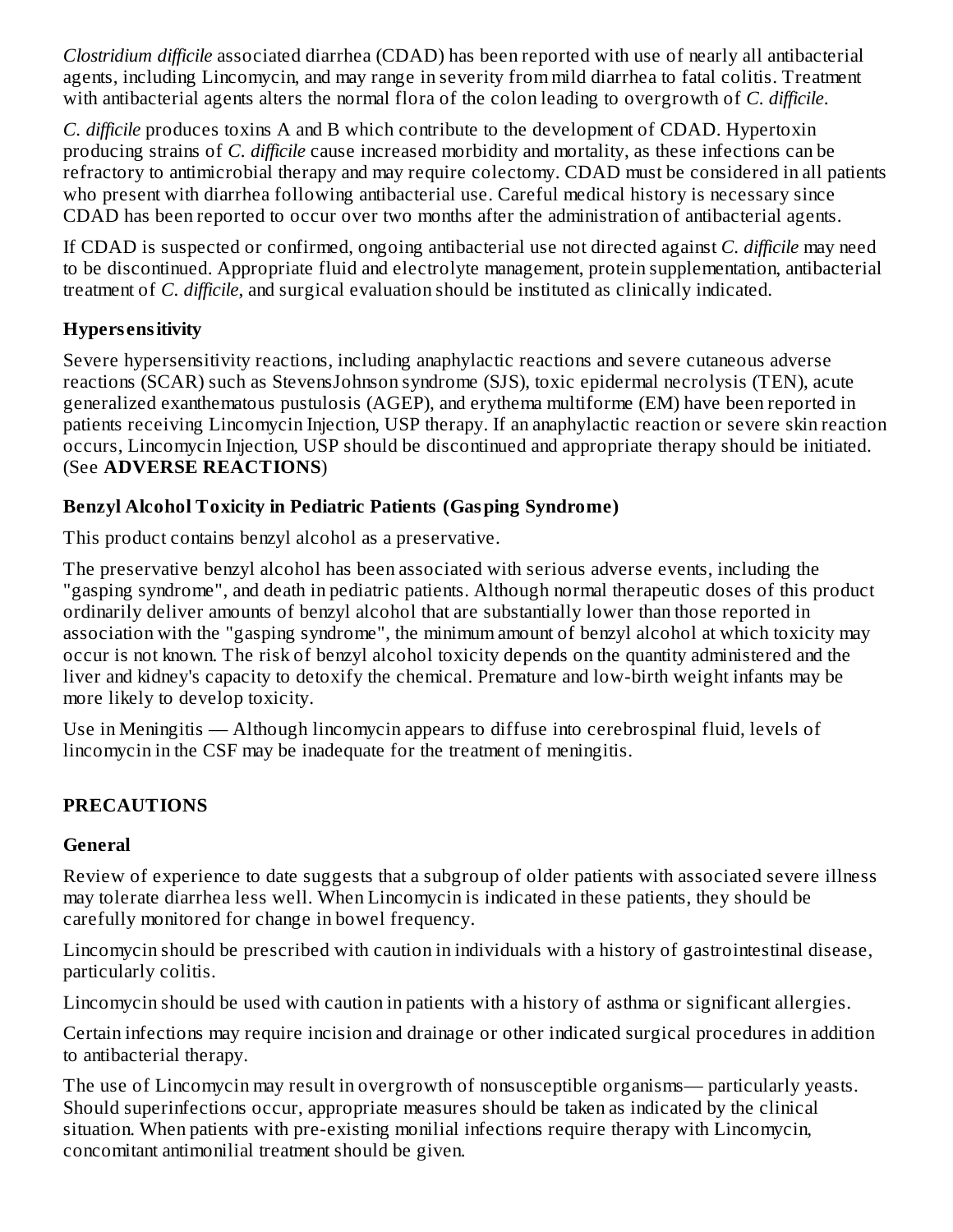The serum half-life of lincomycin may be prolonged in patients with severe impairment of renal function compared to patients with normal renal function. In patients with abnormal hepatic function, serum half-life may be twofold longer than in patients with normal hepatic function.

Patients with severe impairment of renal function and/or abnormal hepatic function should be dosed with caution and serum lincomycin levels monitored during high-dose therapy. (See **DOSAGE AND ADMINISTRATION** Section.)

Lincomycin should not be injected intravenously undiluted as a bolus, but should be infused over at least 60 minutes as directed in the **DOSAGE AND ADMINISTRATION** Section.

Prescribing Lincomycin in the absence of a proven or strongly suspected bacterial infection or a prophylactic indication is unlikely to provide benefit to the patient and increases the risk of the development of drug-resistant bacteria.

## **Information for Patients**

Patients should be counseled that antibacterial drugs including Lincomycin should only be used to treat bacterial infections. They do not treat viral infections (e.g., the common cold). When Lincomycin is prescribed to treat a bacterial infection, patients should be told that although it is common to feel better early in the course of therapy, the medication should be taken exactly as directed. Skipping doses or not completing the full course of therapy may (1) decrease the effectiveness of the immediate treatment and (2) increase the likelihood that bacteria will develop resistance and will not be treatable by Lincomycin or other antibacterial drugs in the future.

Diarrhea is a common problem caused by antibacterial which usually ends when the antibacterial is discontinued. Sometimes after starting treatment with antibacterial, patients can develop watery and bloody stools (with or without stomach cramps and fever) even as late as two or more months after having taken the last dose of the antibacterial. If this occurs, patients should contact their physician as soon as possible

# **Laboratory Tests**

During prolonged therapy with Lincomycin, periodic liver and kidney function tests and blood counts should be performed.

# **Drug Interactions**

Lincomycin has been shown to have neuromuscular blocking properties that may enhance the action of other neuro-muscular blocking

agents. Therefore, it should be used in caution in patients receiving such agents.

# **Carcinogenesis, Mutagenesis, Impairment of Fertility**

The carcinogenic potential of lincomycin has not been evaluated.

Lincomycin was not found to be mutagenic in the Ames *Salmonella* reversion assay or the V79 Chinese hamster lung cells at the HGPRT locus. It did not induce DNA strand breaks in V79 Chinese hamster lung cells as measured by alkaline elution or chromosomal abnormalities in cultured human lymphocytes. *In vivo*, lincomycin was negative in both the rat and mouse micronucleus assays and it did not induce sex-linked recessive lethal mutations in the offspring of male *Drosophila*. However, lincomycin did cause unscheduled DNA syntheses in freshly isolated rat hepatocytes.

Impairment of fertility was not observed in male or female rats given oral 300 mg/kg doses of lincomycin (0.36 times the highest recommended human dose based on mg/m<sup>2</sup>).

# **Pregnancy**

There are no adequate and well-controlled studies in pregnant women. Lincomycin Injection , USP Sterile Solution contains benzyl alcohol as a preservative. Benzyl alcohol can cross the placenta. See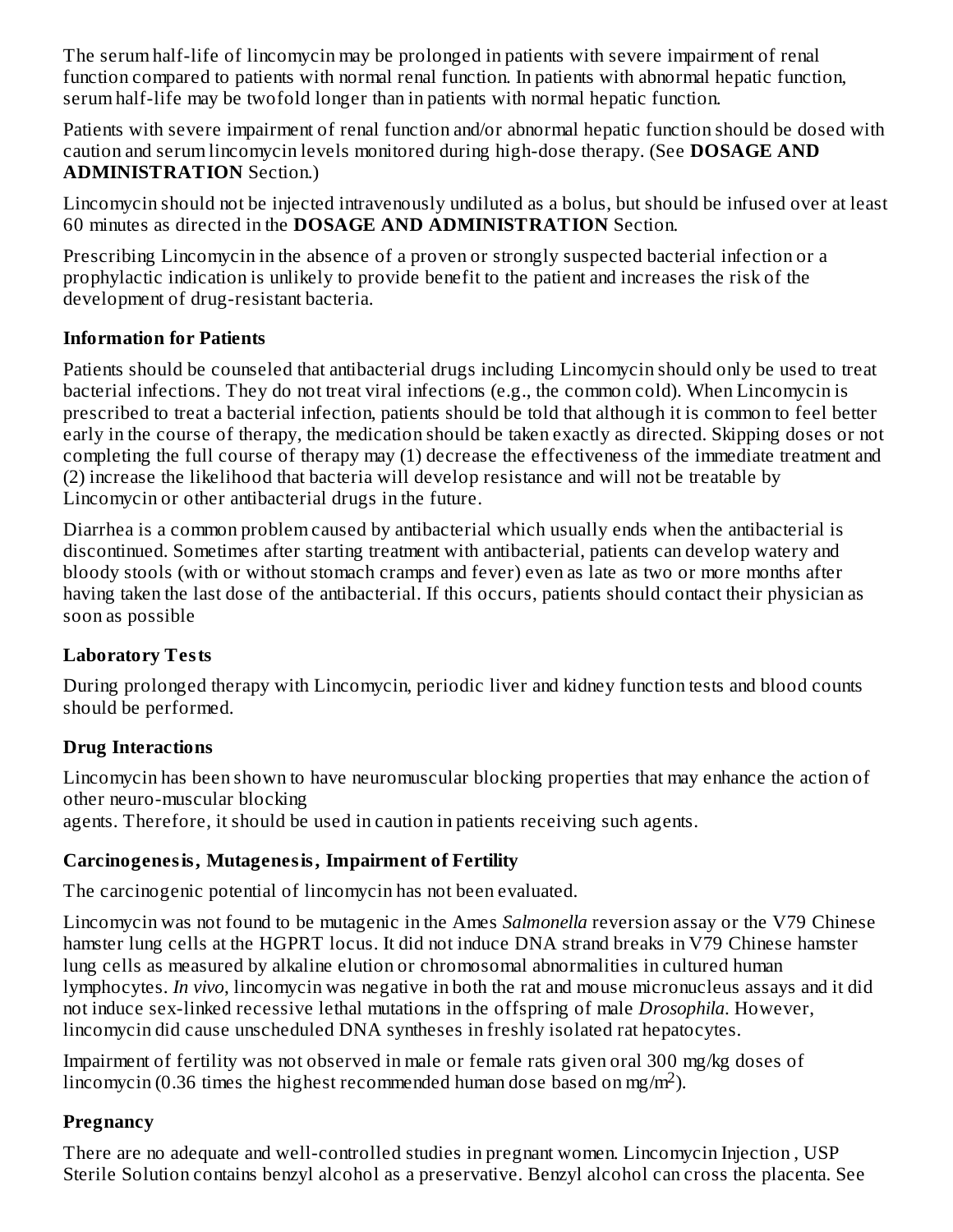**WARNINGS**. Lincomycin for Injection, USP should be used during pregnancy only if clearly needed.

## Teratogenic Effects

In a study with 60 pregnant women, cord serum concentrations were approximately 25% of the maternal serum concentrations, indicating that lincomycin crosses the placenta, and no substantial accumulation occurred in the amniotic fluid. Experience with 345 obstetrical patients receiving Lincomycin Injection, USP revealed no ill effects related to pregnancy.

There was no evidence of teratogenicity when lincomycin was administered in diet to pregnant Sprague Dawley rats during the period of major organogenesis at doses up to 5000 mg/kg (approximately 6 times the maximum recommended human dose [MRHD], respectively, based on body surface area comparison).

#### Nonteratogenic Effects

Reproduction studies performed in rats administered oral lincomycin in diet for 2 weeks prior to mating, throughout pregnancy and lactation, revealed no adverse effects on survival of offspring from birth to weaning at doses up to 1000 mg/kg (1.2 times the MRHD based on body surface area comparison) up to 2 generations.

## **Nursing Mothers**

Lincomycin has been reported to appear in human milk in concentrations of 0.5 to 2.4 mcg/mL. Because of the potential for serious adverse reactions in nursing infants from Lincomycin, a decision should be made whether to discontinue nursing, or to discontinue the drug, taking into account the importance of the drug to the mother.

## **Pediatric Us e**

Lincomycin Injection, USP contains benzyl alcohol as a preservative. Benzyl alcohol has been associated with a fatal "Gasping Syndrome" in premature infants. See **WARNINGS**. Safety and effectiveness in pediatric patients below the age of one month have not been established. (See **DOSAGE AND ADMINISTRATION** Section.)

## **ADVERSE REACTIONS**

The following reactions have been reported with the use of lincomycin:

## **Gastrointestinal disorders**

Diarrhea, nausea, vomiting, glossitis, stomatitis, abdominal pain, abdominal discomfort $^1$  , anal pruritus

 $1$  Event has been reported with intravenous injection.

## **Skin and subcutaneous tissue disorders**

Toxic epidermal necrolysis, Stevens-Johnson syndrome, acute generalized exanthematous pustulosis,dermatitis bullous, dermatitis exfoliative, erythema multiforme (see **WARNINGS**), rash, urticaria, pruritus

## **Infections and infestations**

Vaginal infection, pseudomembranous colitis, *Clostridium difficile* colitis (see Vaginal infection, pseudomembranous colitis, Clostridium diffi cile colitis (see WARNINGS))

# **Blood and lymphatic system disorders**

Pancytopenia, agranulocytosis, aplastic anemia, leukopenia, neutropenia, thrombocytopenic purpura

## **Immune system disorders**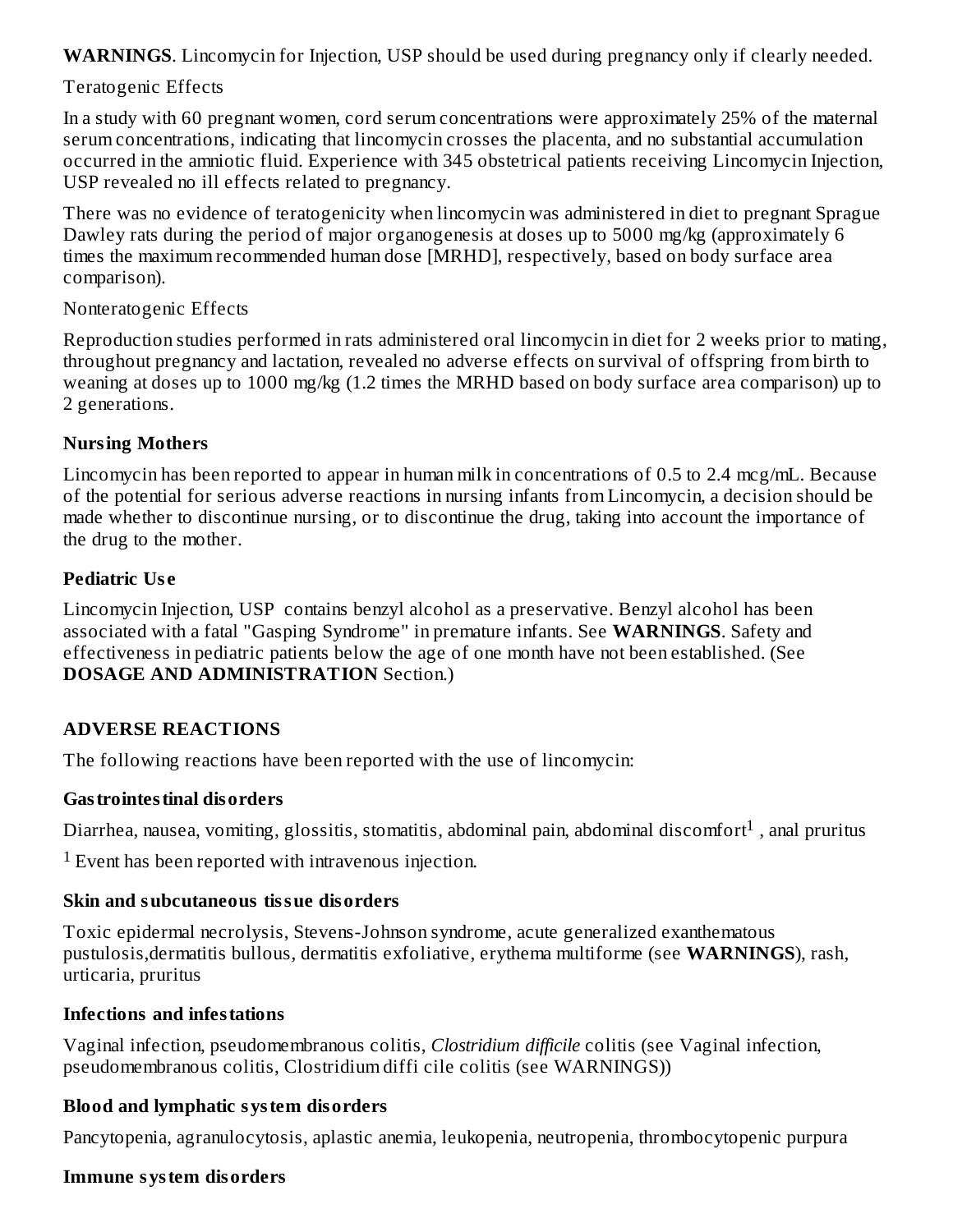Anaphylactic reaction (see **WARNINGS**), angioedema, serum sickness

# **Hepatobiliary disorders**

Jaundice, liver function test abnormal, transaminases increased

# **Renal and urinary disorders**

Renal impairment, oliguria, proteinuria, azotemia

# **Cardiac disorders**

Cardio-respiratory arrest (see **DOSAGE AND ADMINISTRATION**)

# **Vas cular disorders**

Hypotension (see **DOSAGE AND ADMINISTRATION**), thrombophlebitis 1

# **Ear and labyrinth disorders**

Vertigo, tinnitus

# **Neurologic disorders**

Headache, dizziness, somnolence

# **General disorders and administration site conditions**

Injection site abscess sterile $^2$  , injection site induration $^2$  , injection site pain $^2$  , injection site irritation $^2$  $2R$ eported with intramuscular injection

# **OVERDOSAGE**

Serum concentrations of lincomycin are not appreciably affected by hemodialysis and peritoneal dialysis.

# **DOSAGE AND ADMINISTRATION**

If significant diarrhea occurs during therapy, this antibacterial should be discontinued. (See **BOXED WARNING**)

# **INTRAMUSCULAR**

**Adults** 

*Serious infections*—600 mg (2 mL) intramuscularly every 24 hours. *More severe infections*—600 mg (2 mL) intramuscularly every 12 hours or more often.

*Pediatric patients over 1 month of age:* Serious infections—one intramuscular injection of 10 mg/kg (5 mg/lb) every 24 hours. *More severe infections—*one intramuscular injection of 10 mg/kg (5 mg/lb) every 12 hours or more often.

# **INTRAVENOUS**

Adults:

The intravenous dose will be determined by the severity of the infection. For serious infections doses of 600 mg of lincomycin (2 mL of Lincomycin Injection) to 1 gram are given every 8 to 12 hours. For more severe infections these doses may have to be increased. In life-threatening situations, daily intravenous doses of as much as 8 grams have been given. **Intravenous dos es are given on the basis**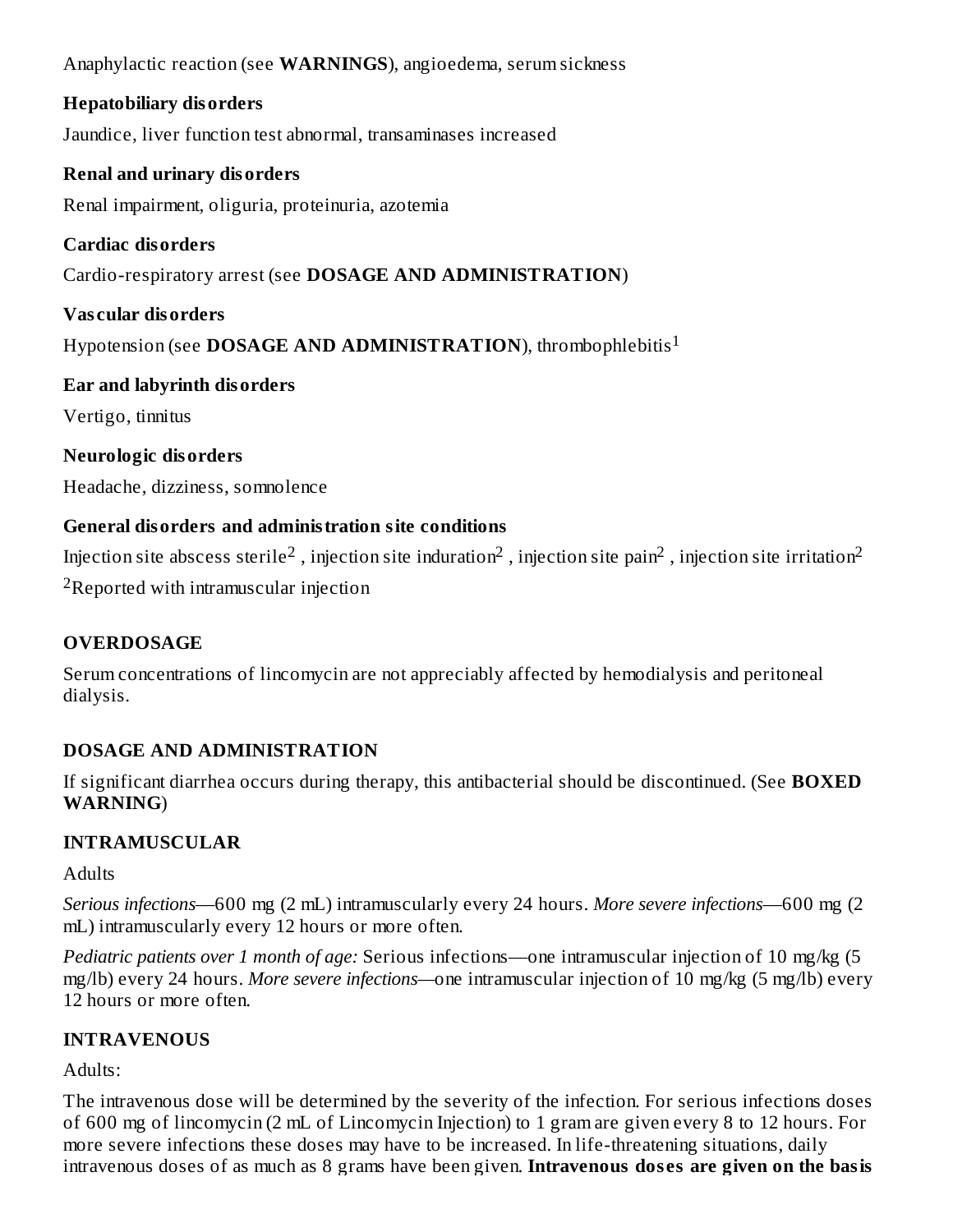## **of 1 gram of lincomycin diluted in not less than 100 mL of appropriate solution (s ee PHYSICAL COMPATIBILITIES) and infus ed over a period of not less than one hour.**

Dose Vol. Diluent Time

600 mg 100 mL 1 hr

1 gram 100 mL 1 hr

2 grams 200 mL 2 hr

3 grams 300 mL 3 hr

4 grams 400 mL 4 hr

These doses may be repeated as often as required to the limit of the maximum recommended daily dose of 8 grams of lincomycin. Pediatric patients over 1 month of age 10 to 20 mg/kg/day (5 to 10 mg/lb/day) depending on the severity of the infection may be infused in divided doses as described above for adults.

**NOTE**: Severe cardiopulmonary reactions have occurred when this drug has been given at greater than the recommended concentration and rate.

## **SUBCONJUNCTIVAL INJECTION**

0.25 mL (75 mg) injected subconjunctivally will result in ocular fluid levels of antibacterial (lasting for at least 5 hours) with MICs sufficient for most susceptible pathogens.

Patients with diminished renal function

*When therapy with Lincomycin is required in individuals with severe impairment of renal function, an appropriate dose is 25 to 30% of that recommended for patients with normally functioning kidneys.*

## **HOW SUPPLIED**

Lincomycin Injection, USP is available in the following strength and package sizes:

## **300 mg/mL**

2 mL Vials — NDC 39822-0350-1 Packaged as 10 vials per carton NDC 39822-0350-2

10 mL Vials — NDC 39822-0353-5 Packaged as 10 vials per carton NDC 39822-0353-6

Each mL of Lincomycin Injection, USP contains lincomycin hydrochloride equivalent to lincomycin 300 mg; also benzyl alcohol, 9.45 mg added as preservative.

Store at controlled room temperature 20° to 25°C (68° to 77°F) [see USP].

## **ANIMAL PHARMACOLOGY**

*In vivo* experimental animal studies demonstrated the effectiveness of LINCOCIN preparations (lincomycin) in protecting animals infected with *Streptococcus viridans,*β-hemolytic Streptococcus, Staphylococcus aureus, Diplococcus pneumoniae and *Leptospira pomona*. It was ineffective in *Klebsiella, Pasteurella, Pseudomonas, Salmonella* and *Shigella* infections.

# **PHYSICAL COMPATIBILITIES**

Physically compatible for 24 hours at room temperature unless otherwise indicated.

**Infusion Solutions** 5% Dextrose Injection 10% Dextrose Injection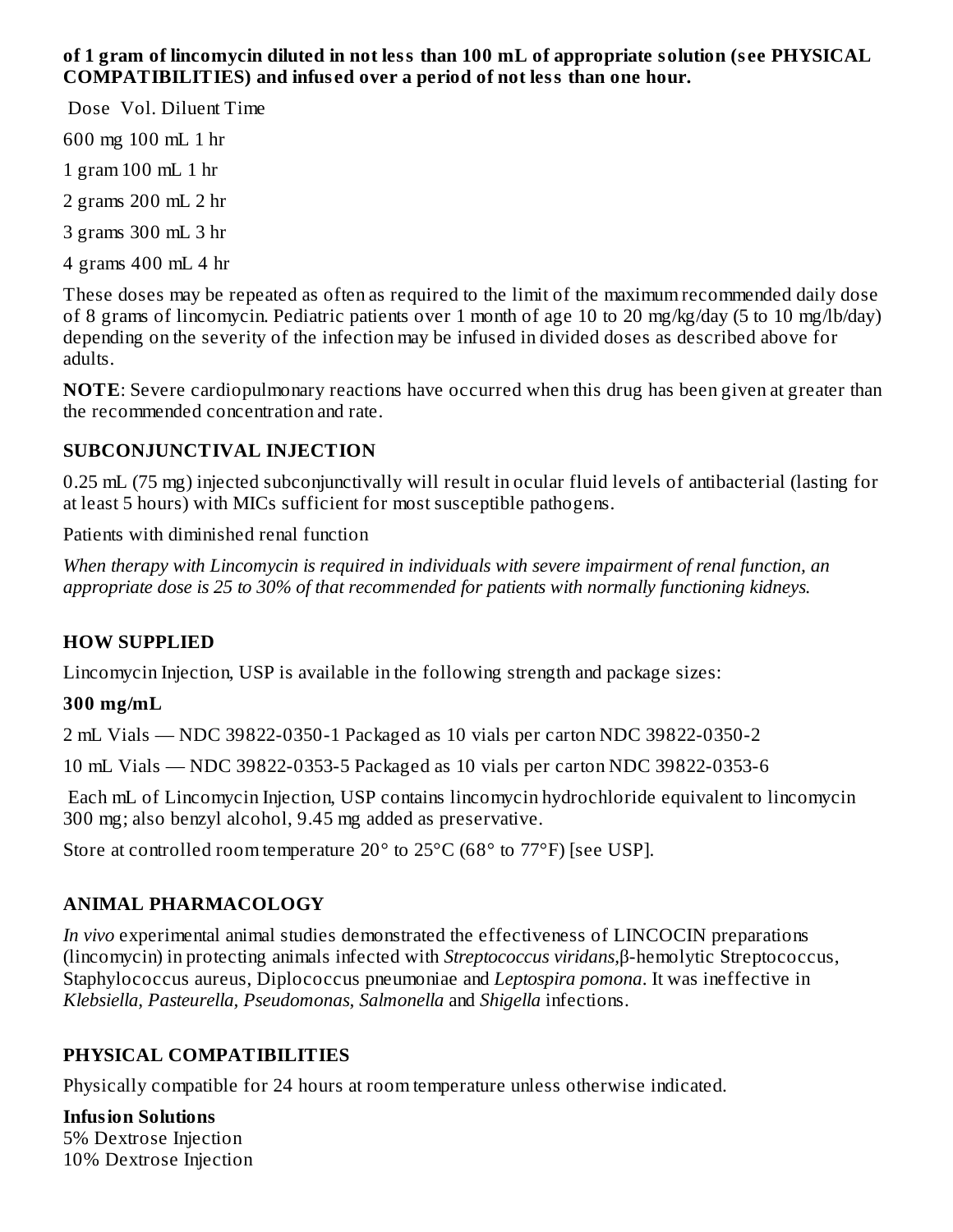5% Dextrose and 0.9% Sodium Chloride Injection 10% Dextrose and 0.9% Sodium Chloride Injection Ringer's Injection

 $^{1}/_{6}$  M Sodium Lactate Injection

Travert 10%-Electrolyte No. 1 Dextran in Saline 6% w/v

# **Vitamins in Infusion Solutions**

B-Complex B-Complex with Ascorbic Acid

#### **Antibacterial in Infusion Solutions**

Penicillin G Sodium (Satisfactory for 4 hours) Cephalothin Tetracycline HCl Cephaloridine Colistimethate (Satisfactory for 4 hours) Ampicillin Methicillin Chloramphenicol Polymyxin B Sulfate

#### **Physically Incompatible with:**

Novobiocin Kanamycin

IT SHOULD BE EMPHASIZED THAT THE COMPATIBLE AND INCOMPATIBLE DETERMINATIONS ARE PHYSICAL OBSERVATIONS ONLY, NOT CHEMICAL DETERMINATIONS. ADEQUATE CLINICAL EVALUATION OF THE SAFETY AND EFFICACY OF THESE COMBINATIONS HAS NOT BEEN PERFORMED.

#### **Rx only**

Manufactured in Germany Manufactured for: X-GEN Pharmaceuticals, Inc. Big Flats, NY 14814 March 2020 LC-PI-12

#### **PRINCIPAL DISPLAY PANEL - 1-2 mL Vial Label**

#### **X-GEN Pharmaceuticals, Inc.**

NDC 39822-0350-1

lincomycin injection, USP

#### **300 mg/mL**

1-2 mL Vial **Rx only**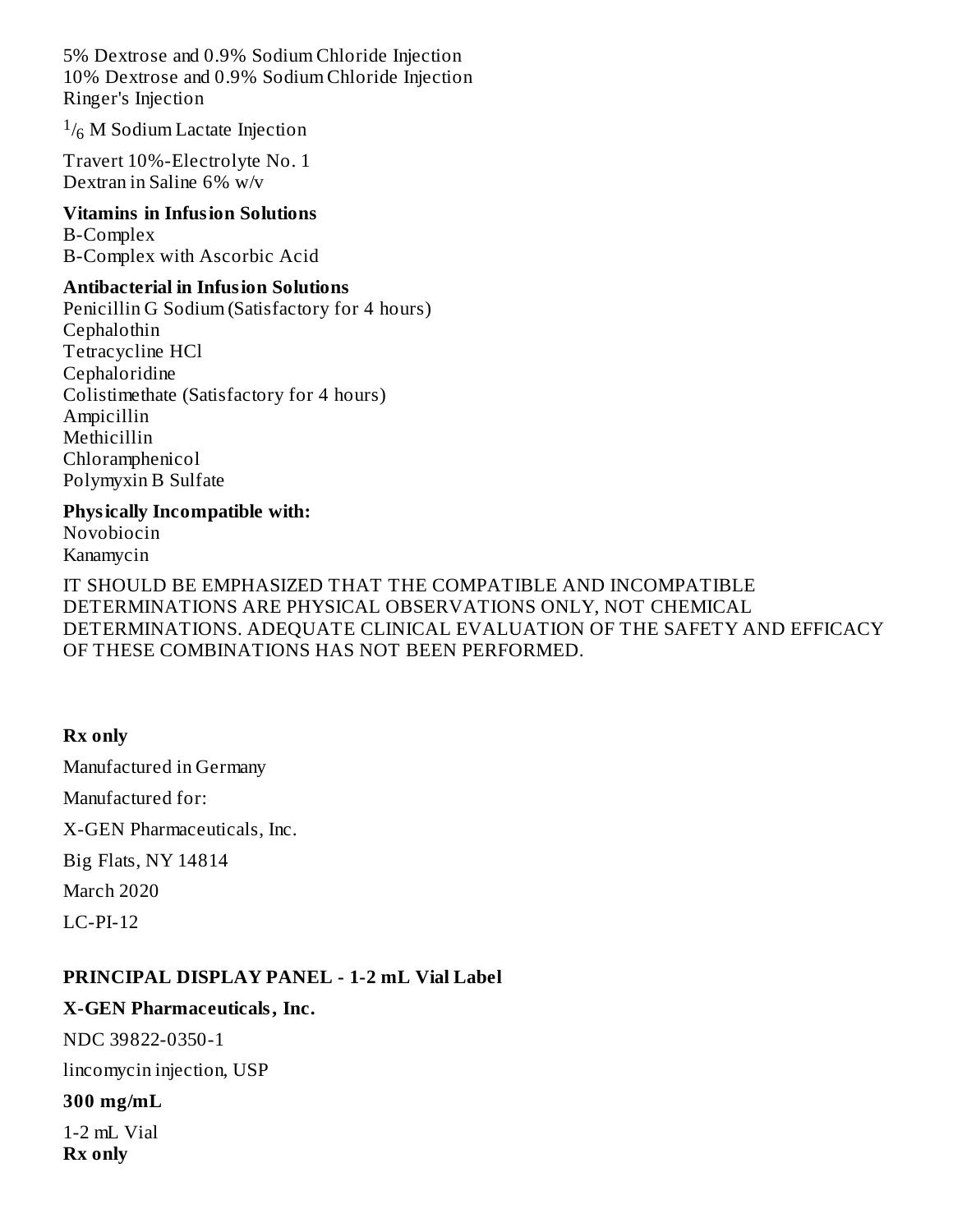

**2 ml label**

## **PRINCIPAL DISPLAY PANEL - 1-10 mL Vial Label**

## **X-GEN Pharmaceuticals, Inc.**

NDC 39822-0353-5

lincomycin injection, USP

## **300 mg/mL**

1-10 mL Vial **Rx only**



#### **linco-10ml-vial**

# **LINCOMYCIN** lincomycin hydrochloride injection, solution **Product Information Ite m Code** NDC:39 8 22-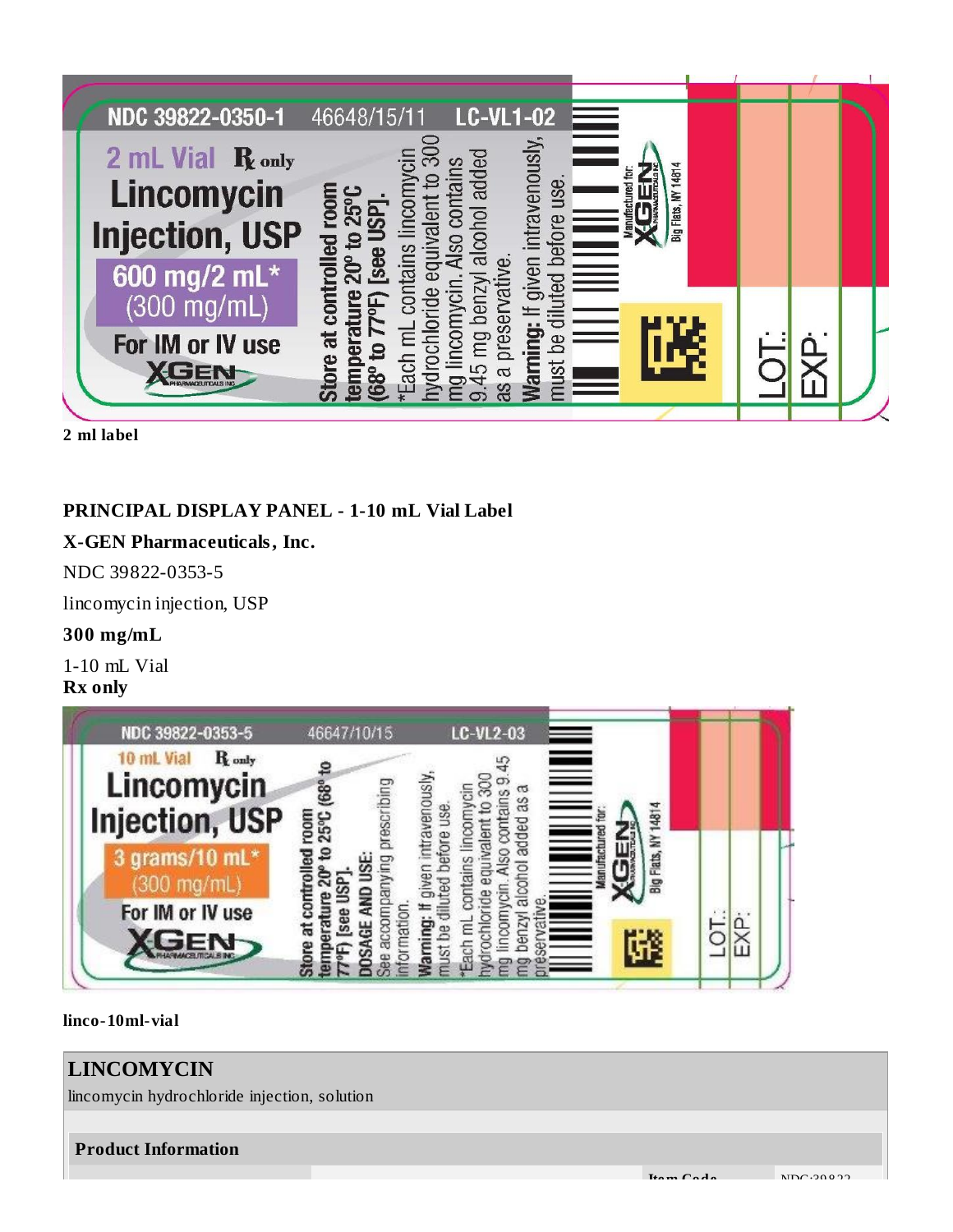|                                        | Product Type                                 |                        | HUMAN PRESCRIPTION DRUG                                   |                             | nem Coue<br>(Source) |                           | INDU:39022-<br>0350 |  |  |  |  |
|----------------------------------------|----------------------------------------------|------------------------|-----------------------------------------------------------|-----------------------------|----------------------|---------------------------|---------------------|--|--|--|--|
| <b>Route of Administration</b>         |                                              |                        | INTRAMUSCULAR, INTRAVENOUS,<br>SUBCONJUNCTIVAL            |                             |                      |                           |                     |  |  |  |  |
|                                        |                                              |                        |                                                           |                             |                      |                           |                     |  |  |  |  |
| <b>Active Ingredient/Active Moiety</b> |                                              |                        |                                                           |                             |                      |                           |                     |  |  |  |  |
|                                        |                                              | <b>Ingredient Name</b> |                                                           | <b>Basis of</b><br>Strength |                      | Strength                  |                     |  |  |  |  |
|                                        | UNII:BOD072YW0F)                             |                        | LINCOMYCIN HYDROCHLORIDE (UNII: M6T05Z2B68) (LINCOMYCIN - |                             | LINCOMYCIN           |                           | 300 mg in 1 mL      |  |  |  |  |
|                                        |                                              |                        |                                                           |                             |                      |                           |                     |  |  |  |  |
|                                        | <b>Inactive Ingredients</b>                  |                        |                                                           |                             |                      |                           |                     |  |  |  |  |
|                                        |                                              |                        | <b>Ingredient Name</b>                                    |                             | Strength             |                           |                     |  |  |  |  |
|                                        | <b>BENZYL ALCOHOL (UNII: LKG8494WBH)</b>     |                        |                                                           |                             | 9.45 mg in 1 mL      |                           |                     |  |  |  |  |
|                                        |                                              |                        |                                                           |                             |                      |                           |                     |  |  |  |  |
|                                        | Packaging                                    |                        |                                                           |                             |                      |                           |                     |  |  |  |  |
| #                                      | <b>Item Code</b>                             |                        | <b>Package Description</b>                                | <b>Marketing Start Date</b> |                      | <b>Marketing End Date</b> |                     |  |  |  |  |
|                                        | 1 NDC:39822-0350-2                           | 10 in 1 CARTON         |                                                           | 07/05/2015                  |                      |                           |                     |  |  |  |  |
|                                        | 1 NDC:39822-0350-1                           |                        | 2 mL in 1 VIAL; Type 0: Not a Combination Product         |                             |                      |                           |                     |  |  |  |  |
|                                        |                                              |                        |                                                           |                             |                      |                           |                     |  |  |  |  |
|                                        | <b>Marketing Information</b>                 |                        |                                                           |                             |                      |                           |                     |  |  |  |  |
| <b>Marketing Category</b>              |                                              |                        | <b>Application Number or Monograph Citation</b>           | <b>Marketing Start Date</b> |                      | <b>Marketing End Date</b> |                     |  |  |  |  |
| <b>ANDA</b>                            |                                              | ANDA201746             |                                                           | 07/05/2015                  |                      |                           |                     |  |  |  |  |
|                                        |                                              |                        |                                                           |                             |                      |                           |                     |  |  |  |  |
|                                        | <b>LINCOMYCIN</b>                            |                        |                                                           |                             |                      |                           |                     |  |  |  |  |
|                                        | lincomycin hydrochloride injection, solution |                        |                                                           |                             |                      |                           |                     |  |  |  |  |
|                                        | <b>Product Information</b>                   |                        |                                                           |                             |                      |                           |                     |  |  |  |  |
|                                        |                                              |                        |                                                           |                             | <b>Item Code</b>     |                           | NDC:39822-          |  |  |  |  |
| Product Type                           |                                              |                        | HUMAN PRESCRIPTION DRUG                                   |                             | (Source)             |                           | 0353                |  |  |  |  |
| <b>Route of Administration</b>         |                                              |                        | INTRAMUSCULAR, INTRAVENOUS,<br><b>SUBCONJUNCTIVAL</b>     |                             |                      |                           |                     |  |  |  |  |
|                                        |                                              |                        |                                                           |                             |                      |                           |                     |  |  |  |  |
|                                        | <b>Active Ingredient/Active Moiety</b>       |                        |                                                           |                             |                      |                           |                     |  |  |  |  |
|                                        | <b>Basis of</b>                              |                        |                                                           |                             |                      |                           |                     |  |  |  |  |

| Ingredient Name                                                                | рамм от<br>Strength | Strength           |
|--------------------------------------------------------------------------------|---------------------|--------------------|
| LINCOMYCIN HYDRO CHLORIDE (UNII: M6T05Z2B68) (LINCOMYCIN -<br>UNII:BOD072YW0F) | LINCOMYCIN          | $300$ mg in $1$ mL |

**Inactive Ingredients Ingredient Name Strength**